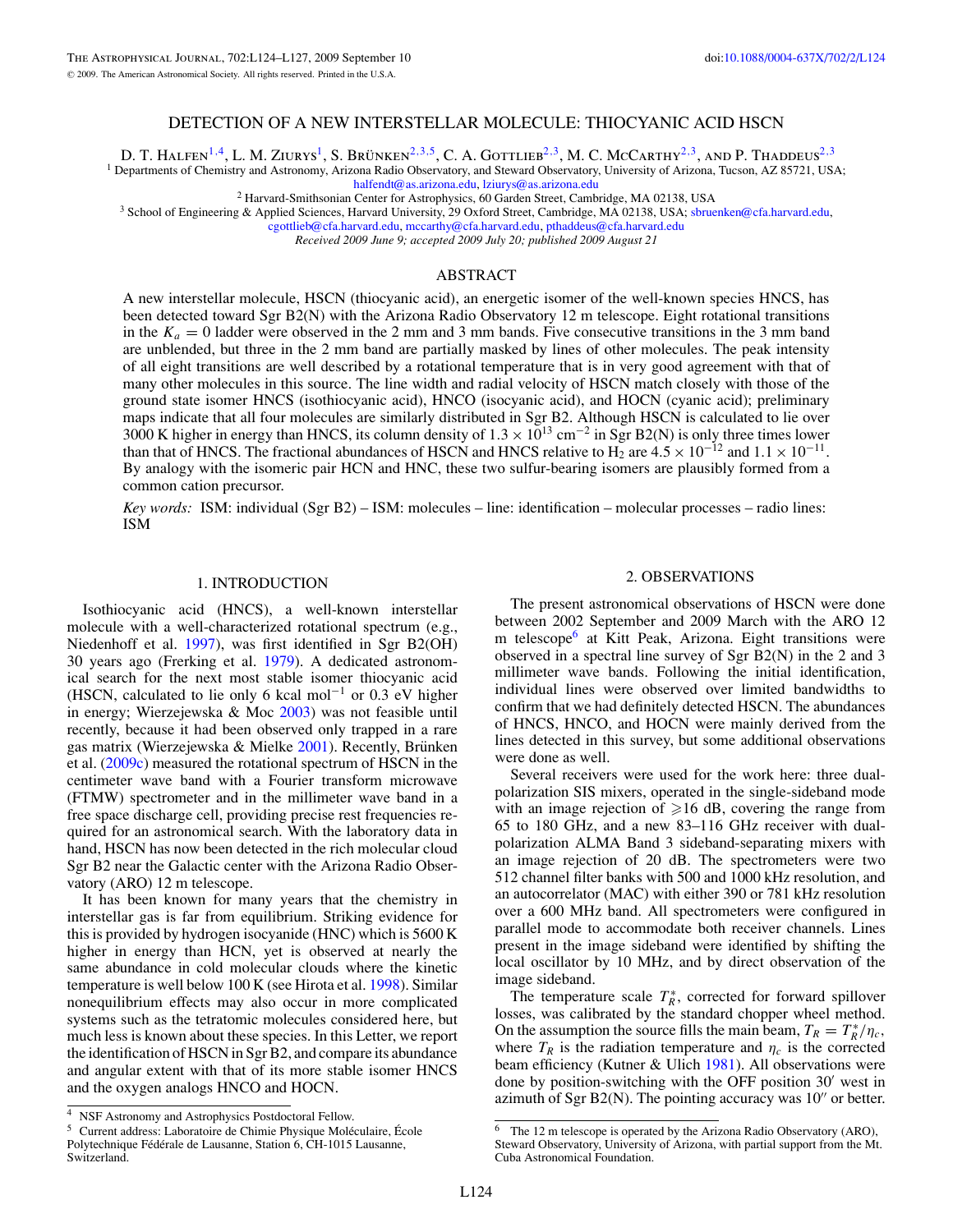| - |
|---|
|   |
|   |
|   |
|   |
|   |
|   |
|   |
|   |

<span id="page-1-0"></span>

| Transition                        | $E_{\rm u}$                          | $\eta_c$ | $\theta_b$ | $T_R^*$           | $\Delta V_{1/2}$  | $V_{\rm LSR}$     | Comment              |
|-----------------------------------|--------------------------------------|----------|------------|-------------------|-------------------|-------------------|----------------------|
|                                   |                                      |          |            |                   |                   |                   |                      |
|                                   |                                      |          |            |                   |                   |                   |                      |
| $6_{0.6} \rightarrow 5_{0.5}$     | 11.57                                | 0.95     | 91         | $0.069 \pm 0.014$ | $23.5 \pm 4.4$    | $69.7 \pm 4.4$    | Good match           |
| $7_{0.7} \rightarrow 6_{0.6}$     | 15.42                                | 0.94     | 78         | $0.073 \pm 0.006$ | $26.1 \pm 3.7$    | $64.8 \pm 3.7$    | Good match           |
| $8_{0.8} \rightarrow 7_{0.7}$     | 19.83                                | 0.92     | 68         | $0.100 \pm 0.005$ | $22.9 \pm 3.3$    | $66.6 \pm 3.3$    | Good match           |
| $9_{0.9} \rightarrow 8_{0.8}$     | 24.78                                | 0.90     | 61         | $0.063 \pm 0.004$ | $26.1 \pm 2.9$    | $66.3 \pm 2.9$    | Good match           |
| $10_{0.10} \rightarrow 9_{0.9}$   | 30.29                                | 0.88     | 55         | $0.074 \pm 0.007$ | $23.5 \pm 2.6$    | $67.2 \pm 2.6$    | Good match           |
| $12_{0.12} \rightarrow 11_{0.11}$ | 42.96                                | 0.83     | 46         | $0.050 \pm 0.004$ | $25.0^\circ$      | 66.0 <sup>c</sup> | Partially resolved   |
| $13_{0.13} \rightarrow 12_{0.12}$ | 50.12                                | 0.80     | 42         | $\sim 0.05$       | $25.0^\circ$      | 66.0 <sup>c</sup> | No discernible peak  |
| $14_{0.14} \rightarrow 13_{0.13}$ | 57.83                                | 0.78     | 39         | $\sim 0.05$       | $25.0^\circ$      | 66.0 <sup>c</sup> | No discernible peak  |
|                                   |                                      |          |            |                   |                   |                   |                      |
| $7_{0.7} \rightarrow 6_{0.6}$     | 15.77                                | 0.94     | 77         | $\sim 0.08$       | $25.0^\circ$      | 66.0 <sup>c</sup> | Blended with $HC_3N$ |
| $8_{0.8} \rightarrow 7_{0.7}$     | 20.28                                | 0.92     | 67         | $0.076 \pm 0.005$ | $25.6 \pm 3.2$    | $68.3 \pm 3.2$    | Good match           |
| $9_{0.9} \rightarrow 8_{0.8}$     | 25.35                                | 0.90     | 60         | $0.089 \pm 0.005$ | $25.6 \pm 2.8$    | $63.8 \pm 2.8$    | Good match           |
| $12_{0.12} \rightarrow 11_{0.11}$ | 43.93                                | 0.82     | 45         | $\sim 0.09$       | 25.0 <sup>c</sup> | 66.0 <sup>c</sup> | Edge of 0.10 K line  |
| $13_{0.13} \rightarrow 12_{0.12}$ | 51.25                                | 0.79     | 41         | $\sim 0.04$       | $25.0^\circ$      | 66.0 <sup>c</sup> | Edge of 0.13 K line  |
| $14_{0.14} \rightarrow 13_{0.13}$ | 59.14                                | 0.77     | 38         | $\cdots$          | 25.0 <sup>c</sup> | 66.0 <sup>c</sup> | Contaminated         |
|                                   | $J'_{Ka',Kc'} \rightarrow J_{Ka,Kc}$ | (K)      |            | ('')              | (K)               | $(km s^{-1})$     | $(km s^{-1})$        |

**Table 1** Lines of HSCN and HNCS in Sgr B2(N)

**Notes.** Source coordinates (B1950):  $\alpha = 17^h 44^m 09.5$ ,  $\delta = -28°21'20''$ . Spectra were observed with the "Millimeter Auto Correlator" (MAC), and resampled at 1 MHz resolution using a standard cubic spline algorithm. The line strength (*S*) is approximately equal to J' for the transitions here. Line parameters were derived from a least-squares fit of a Gaussian profile to the spectrum.

 $a$  Frequencies from Brünken et al.  $(2009c)$  $(2009c)$ .

 $<sup>b</sup>$  Frequencies from the CDMS catalog (Müller et al. [2005\)](#page-3-7).</sup>

<sup>c</sup> Assumed value.

Source coordinates, line frequencies, and telescope beamwidths and efficiencies are given in Table [1.](#page-1-0)

#### 3. RESULTS

In Sgr B2(N), five consecutive *a*-type transitions of thiocyanic acid between 68.8 and 114.7 GHz spaced every 11.5 GHz were detected in the 3 mm band, and three consecutive transitions (at 137.6, 149.1, and 160.5 GHz) were detected in the 2 mm band. As shown in Figure [1,](#page-2-0) all except one in the 3 mm band  $(9_{0.9} \rightarrow 8_{0.8}$  at 103.2 GHz) are quite unblended for this crowded source. Although the line at 103.2 GHz has a weak shoulder on the high frequency side, it is otherwise well-resolved and its intensity is fairly close to that of the four other lines in this band. All three lines in the 2 mm band are partially masked by lines from other molecules, but the peak intensities are consistent with those in the 3 mm band. Line parameters of the observed features are summarized in Table [1.](#page-1-0)

Six transitions of its isomer isothiocyanic acid HNCS were also observed in this source. Two in the 3 mm band, at 93.8 and 105.6 GHz, are unblended, but the third at 82.1 GHz is contaminated by emission and absorption features of  $HC_3N$ . In the 2 mm band, the line at 140.7 GHz is obscured by  $CH<sub>2</sub>CN$ , and those at 152.5 and 164.2 GHz by lines from other molecules. The line parameters of HNCS were derived from the two unblended features in the 3 mm band (Table [1\)](#page-1-0). The transition with the highest peak intensity ( $9_{0.9} \rightarrow 8_{0.8}$  at 105.6 GHz) is one higher in *J* than that in HSCN ( $8_{0.8} \rightarrow 7_{0.7}$  at 91.7 GHz). On the assumption that the population of the rotational levels are governed by collisions, the most intense line of HNCS occurs at a slightly higher transition—as expected, because the dipole moment of HNCS is only one half that of HSCN ( $\mu_a = 1.7$ ) versus 3.5 D; Durig et al. [2006\)](#page-3-8).

The evidence that HSCN and only this molecule is the carrier of the lines assigned here in Sgr B2(N) is extremely strong. Unblended lines of five successive transitions are observed in the 3 mm band at about the same intensity. There are no missing or questionable features in the eight assigned transitions. None of the lines assigned to HSCN are coincident with transitions of other known molecules or recombination lines in Sgr B2(N) with comparable intensities. The LSR velocities (66.9  $\pm$ 1.6 km s<sup>-1</sup>) and line widths (24.5 ± 3.5 km s<sup>-1</sup>) are in excellent agreement with those of HNCS, HNCO, and HOCN observed in the same frequency range with the ARO 12 m telescope  $(V_{LSR} = 66.6 \pm 1.4$  km s<sup>-1</sup> and  $\Delta V_{1/2} = 24.4 \pm 2.6$  km s<sup>-1</sup>, see Figure 2; D. T. Halfen et al. 2009, in preparation). The rotational temperature  $(T_{\text{rot}})$  is the same for HSCN (19  $\pm$  2 K) and HNCS  $(18 \pm 3 \text{ K}; \text{Figure 3})$ . And finally, preliminary maps in Sgr B2 with the 12 m telescope establish that HSCN and HNCS are not localized to the hot core, but rather are extended by at least  $3' \times 6'$ —i.e., both isomers are present in the same regions of Sgr B2, where their distribution is similar to that of the well-studied analogous molecule HNCO (Minh et al. [1998;](#page-3-9) Jones et al. [2008\)](#page-3-10) and HOCN (D. T. Halfen et al. 2009, in preparation).

Additional strong support for the assignment is provided by the observed line profiles of HNCO, HOCN, HNCS, and HSCN. Shown in Figure [2](#page-2-2) are the spectra in Sgr B2(N) for the  $5_{0.5} \rightarrow 4_{0.4}$  transition in HNCO and HOCN which originates from rotational levels with upper state energies of 15–16 K. Also shown in this figure is the  $8_{0,8} \rightarrow 7_{0,7}$  transition of HNCS and HSCN from levels about 20 K above the rotational ground state. "Hot core" molecules in Sgr B2(N), such as methyl formate, dimethyl ether, and ethyl cyanide, typically have LSR velocities of 63–65 km s<sup>-1</sup> and much narrower line widths of 8–14 km s<sup>-1</sup> (Nummelin et al. [2000\)](#page-3-11).

#### 4. DISCUSSION

### *4.1. Column Densities and Abundances*

Column densities for both HSCN and HNCS were derived from standard rotational temperature diagrams (Figure [3\)](#page-2-1), on the assumption that the source fills the telescope beam—as preliminary maps indicate. Although HSCN is predicted to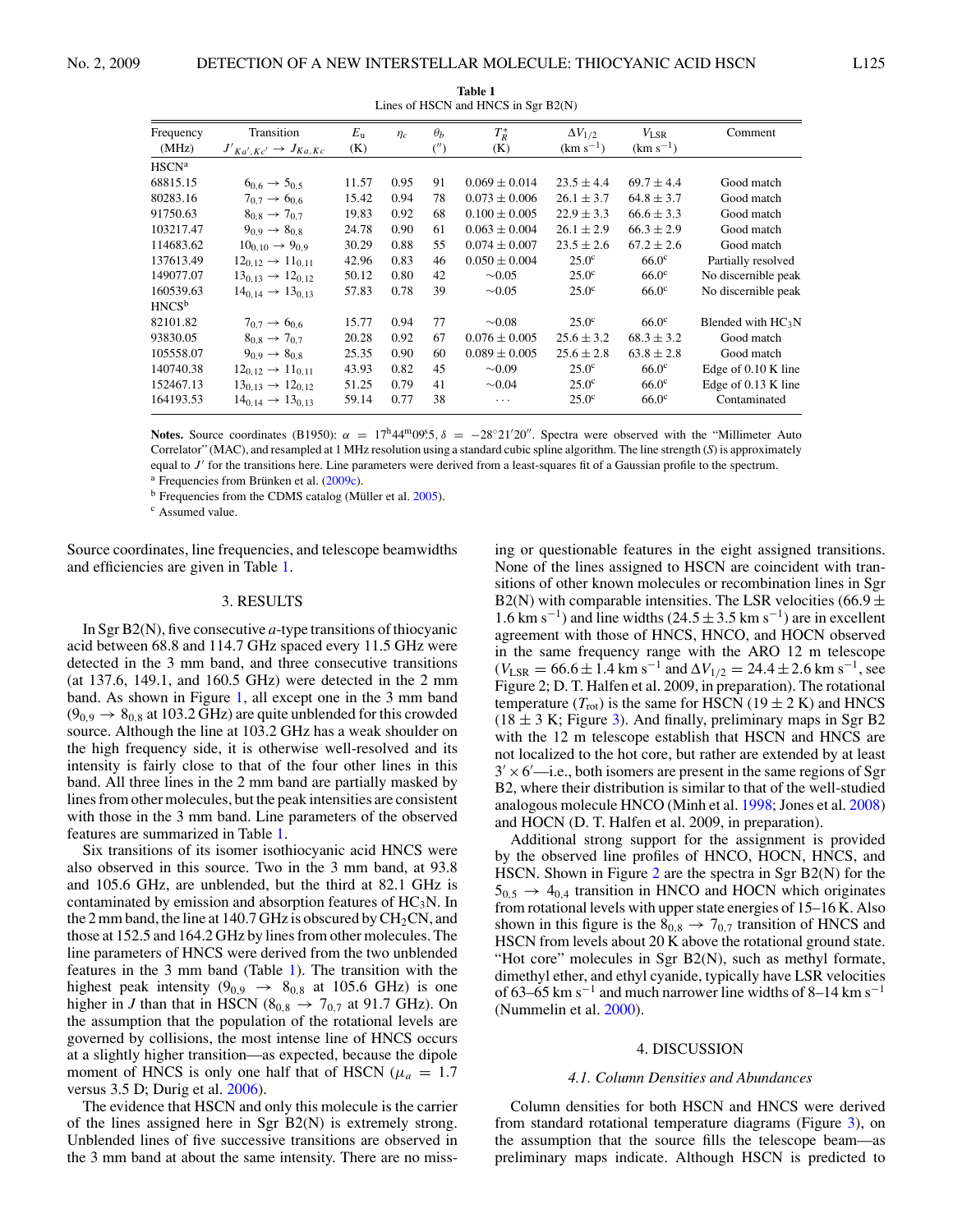<span id="page-2-2"></span>

<span id="page-2-1"></span><span id="page-2-0"></span>**Figure 1.** Eight transitions of HSCN observed toward Sgr B2(N) with the ARO 12 m telescope. The dashed line is at 66 km s−1, the assumed source velocity. The spectral resolution is 1 MHz, and the approximate integration time for each spectrum is 4–16 hr.

be about 3000 K higher in energy (Wierzejewska & Moc [2003;](#page-3-2) Durig et al. [2006\)](#page-3-8), the column density of this molecule  $(1.3 \times 10^{13} \text{ cm}^{-2})$  is only three times less than that of its most



**Figure 2.**  $8_{0,8} - 7_{0,7}$  transition of HNCS and HSCN, and  $5_{0,5} - 4_{0,4}$  transition of HNCO and HOCN observed toward Sgr B2(N) with the ARO 12 m telescope. The dashed line is at 66 km s−1, the assumed source velocity. All four spectra have similar line profiles, indicating that the two sets of isomeric pairs arise from the same gas.



**Figure 3.** Rotational temperature diagrams of HSCN and HNCS in Sgr B2(N). Column densities and rotational temperatures were derived on the assumption that the source fills the telescope beam, as preliminary maps confirm. Indicated on the plots are the  $3\sigma$  error bars.

stable isomer HNCS. The fractional abundances of HSCN and HNCS in Sgr B2(N) of  $4.5 \times 10^{-12}$  and  $1.1 \times 10^{-11}$ , respectively, were estimated on the assumption that the column density of  $\dot{H_2}$ is  $3 \times 10^{24}$  cm<sup>-2</sup> (Nummelin et al. [2000\)](#page-3-11).

Because HNC is so abundant relative to HCN, the high abundance of HSCN here is not particularly surprising. HNC and